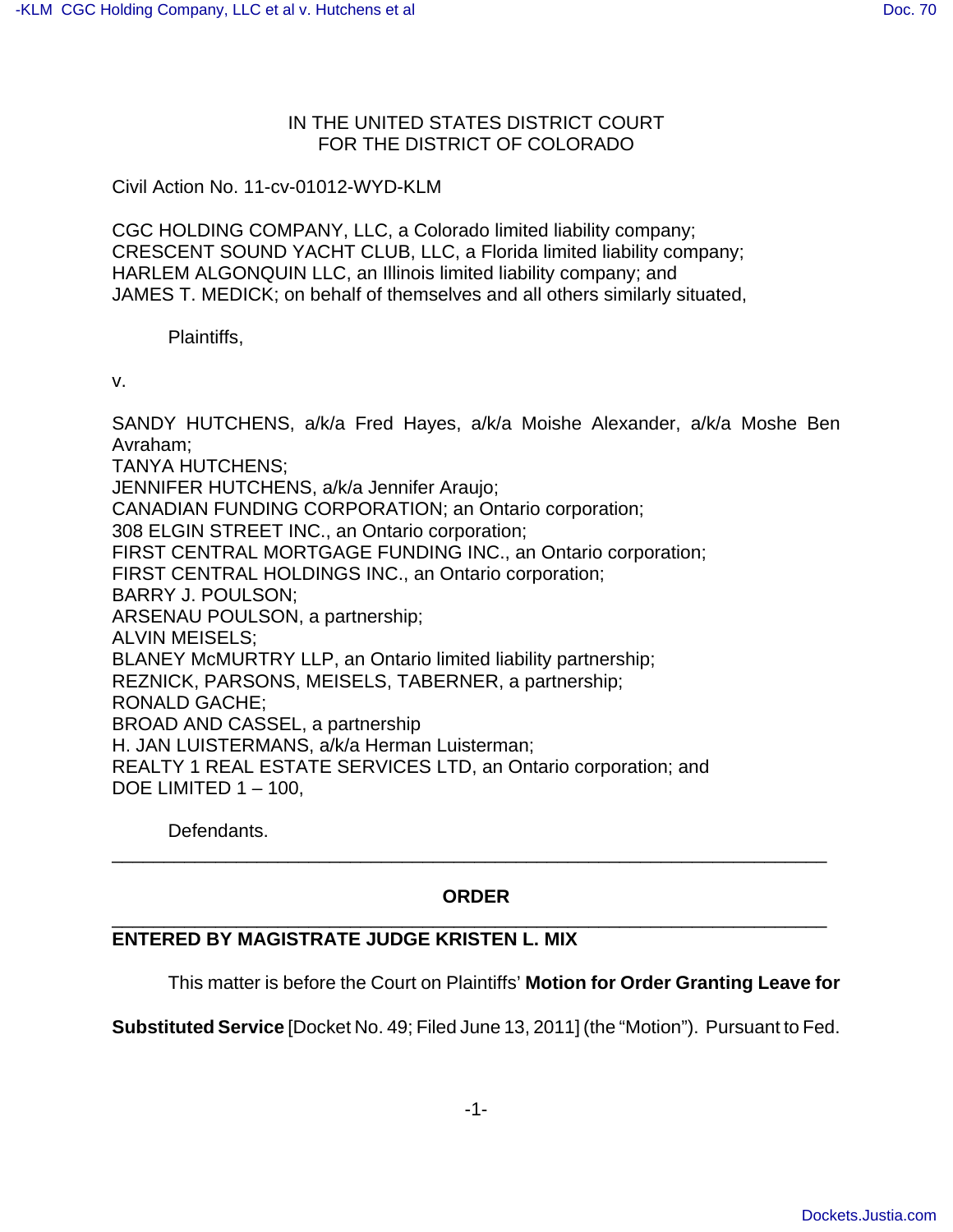R. Civ. P. 4(f), Plaintiffs seek leave to serve a Summons and the Complaint [Docket No. 1] on Defendant Jennifer Hutchens (hereinafter, "Defendant") by delivering both documents "to her Colorado lawyers at Lindquist & Vennum P.L.L.P. and to her Canadian lawyers at Brauti Thorning Zibarras LLP." Motion [#49] at 2. Plaintiffs assert that granting such leave is appropriate because they "have made numerous unsuccessful attempts to serve process on the person of Jennifer Hutchens," and they have exhausted all leads regarding her whereabouts and her home or office addresses. Id.

Plaintiffs allege that Defendant is a Canadian citizen, Complaint [#1] at 3, ¶ 6, and they presume that she resides in "the Toronto area," Motion [#49] at 2, ¶ 2. Fed. R. Civ. P. 4(f) governs service of an individual located at a place not within any judicial district of the United States. Fed. R. Civ. P. 4(f)(3) provides that such service may be effected by any "means not prohibited by international agreement, as the court orders." See Rio Properties, Inc. v. Rio Int'l Interlink, 284 F.3d 1007, 1015 n.4 (9th Cir. 2002) ("A federal court would be prohibited from issuing a Rule 4(f)(3) order in contravention of an international agreement, including the Hague Convention referenced in Rule 4(f)(1)."). When a requested alternative method of service is not prohibited by international agreement, whether to permit the method "is a matter of discretion" for the Court. Malone v. Highway Star Logistics, Inc., 08-cv-01534-RPM-KLM, 2009 WL 2139857, at \*2 (D. Colo. July 13, 2009) (unreported decision) (citing Brookmeyer v. May, 383 F.3d 798, 805 (9th Cir. 2004)); see also Rio Properties, 284 F.3d at 1016 ("[W]e commit to the sound discretion of the district court the task of determining when the particularities and necessities of a given case require alternate service of process under Rule 4(f)(3)."). Prior to granting a motion to allow alternate service under Rule 4(f)(3), "the court may require that plaintiff

-2-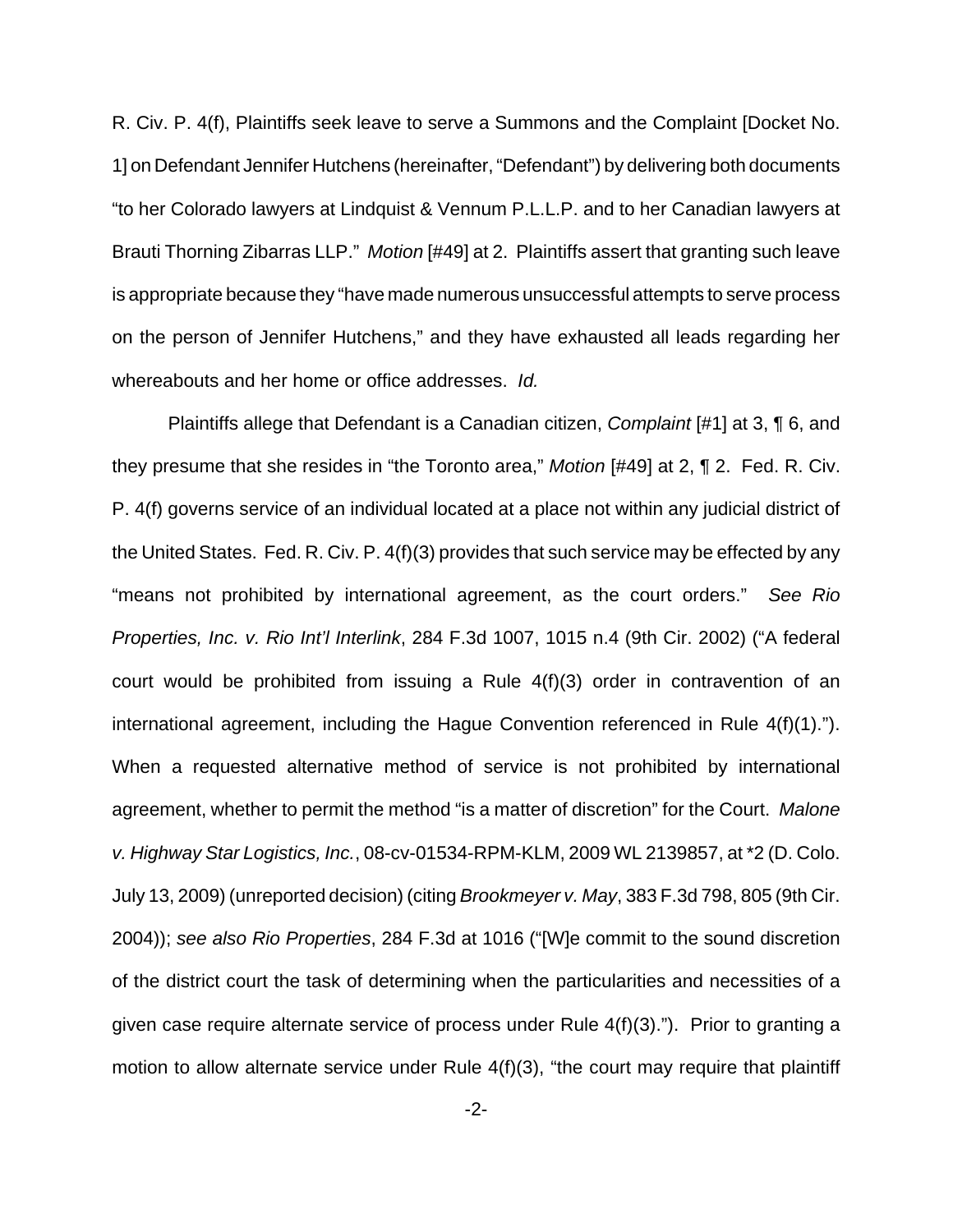show that he made 'reasonable efforts to serve the defendant' and 'that the court's intervention will avoid further unduly burdensome or futile efforts at service.'" Malone, 2009 WL 2139857, at \*2 (quoting Studio A Entm't, Inc. v. Active Distrib., Inc., No. 1:06CV2496, 2008 WL 162785, at \*3 (N.D. Ill. Jan. 15, 2008) (unreported decision)).

In this case, the Court has not located any bilateral or multilateral agreement between the United States and Canada that expressly prohibits substituted service of process on an individual by personal delivery to her lawyers. However, both the United States and Canada are parties to the Hague Convention on the Service Abroad of Judicial and Extrajudicial Documents (the "Convention"). Loraney Sports, Inc. v. Glastic Corp., No. 96 Civ. 2239 (HB), 1997 WL 109473, at \*2 (S.D.N.Y. Mar. 10, 1997) (unreported decision); Marcus Food Co. v. Dipanfilo, 2010 WL 3946314, at \*3 (D. Kan. Oct. 5, 2010) (unreported decision). The Convention is "intended to provide a simpler way to serve process abroad, to assure that defendants sued in foreign jurisdictions [will] receive actual notice of suit, and to facilitate proof of service abroad." Volkswagenwerk Aktiengesellschaft v. Schlunk, 466 U.S. 694, 698 (1988). The Convention applies "where there is occasion" to transmit a judicial document for service abroad. Id. at 702 (quoting Article 1 of the Convention). Compliance with the Convention is mandatory in all cases to which it applies. *Id.* at 705. The Convention, by its express terms, does not apply "where the address of the person to be served with the document is not known." 20 U.S.T. 362, T.I.A.S. 6638, Art. 1.

In this case, Plaintiffs located a residential property at 240 Symington Avenue in Toronto that is titled in the name of "Jennifer Araujo," which they assert is Defendant's alias. Motion [#49] at 2 (citing Affidavit of Brent Hiller [Docket No. 49-1]). Plaintiffs' private process server unsuccessfully attempted service at this address on three occasions.

-3-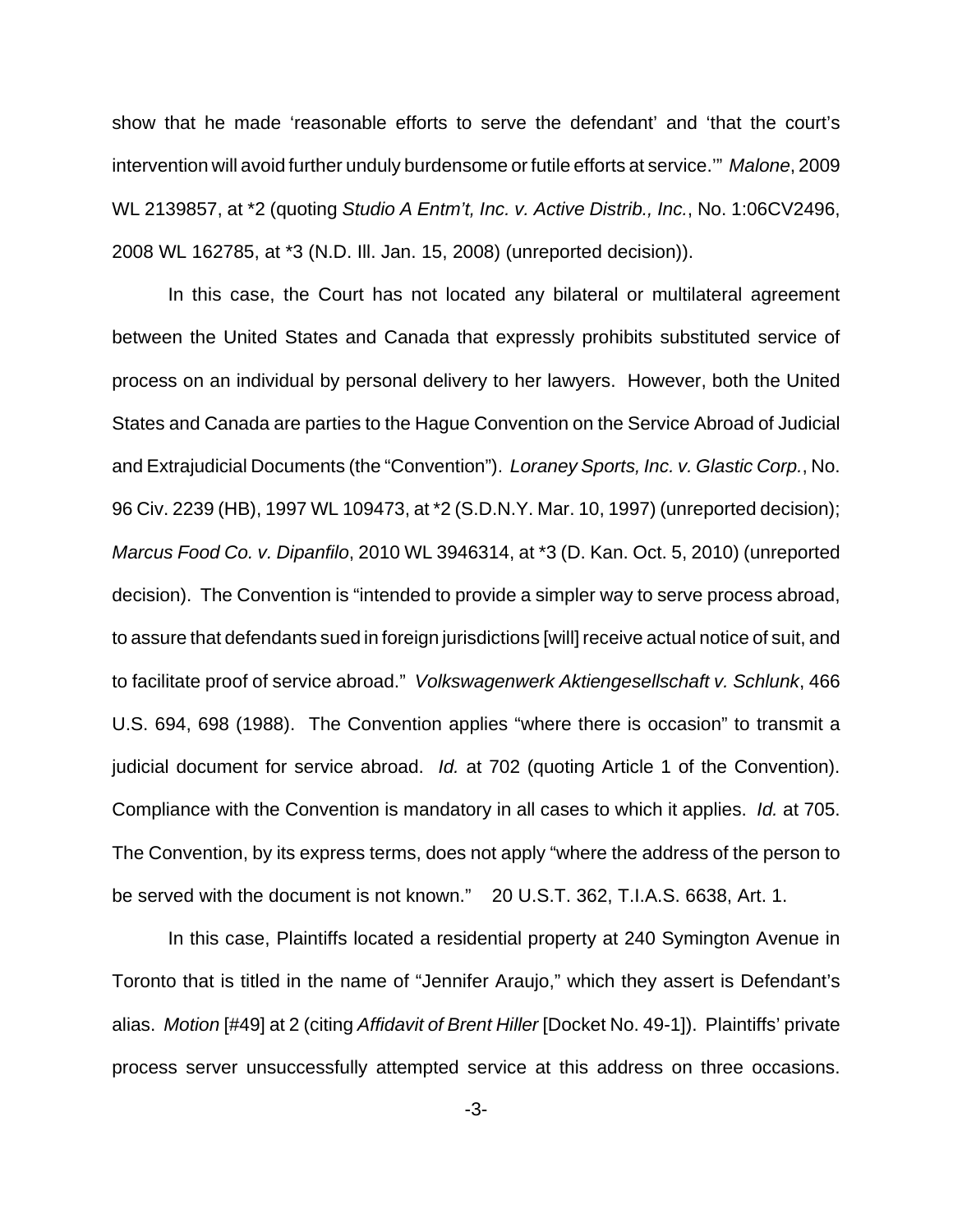Affidavit of Brent Hiller [#49-1] at 3. The Convention applies only in cases where the address of a defendant to be served is known. It is not clear whether Plaintiffs should be deemed to know Defendant's address within the meaning of the Convention simply because they obtained from real property records an address at which Defendant was not found. Nevertheless, in an abundance of caution, the Court assumes that the Convention applies to this case. Accordingly, the Court will grant Plaintiffs leave to effect substituted service only if such service is allowed under the Convention.

The primary means by which service is accomplished under the Convention is through a receiving country's "central authority" designated to receive requests for service of documents from other countries. Id. at Art. 2. However, this is not the exclusive approved method of service under the Convention. The Convention allows for service of process on a defendant located in Canada "in compliance with Canadian procedures, so long as Canada does not specifically object to the use of those procedures." The Haskell Co. v. Radiant Energy Corp., No. 05-CV-04403 (DLI)(MDG), 2007 WL 2746903, at \*6 (E.D.N.Y. Sept. 19, 2007) (unreported decision). Article 10(b) of the Convention states as follows: "Provided the State of destination does not object, the present Convention shall not interfere with the freedom of judicial officers, officials or other competent persons of the State of origin to effect service of judicial documents directly through the judicial officers, officials or other competent persons of the State of destination." 20 U.S.T. 362, T.I.A.S. 6638, Art. 10(b). Pursuant to this Article, the undersigned, as a "judicial officer" of the United States, may order service of the Summons and Complaint [#1] on Defendant directly through Defendant's Canadian lawyers, who are "other competent persons" of Canada, as long as such service "comports with the procedural requirements of the Province of

-4-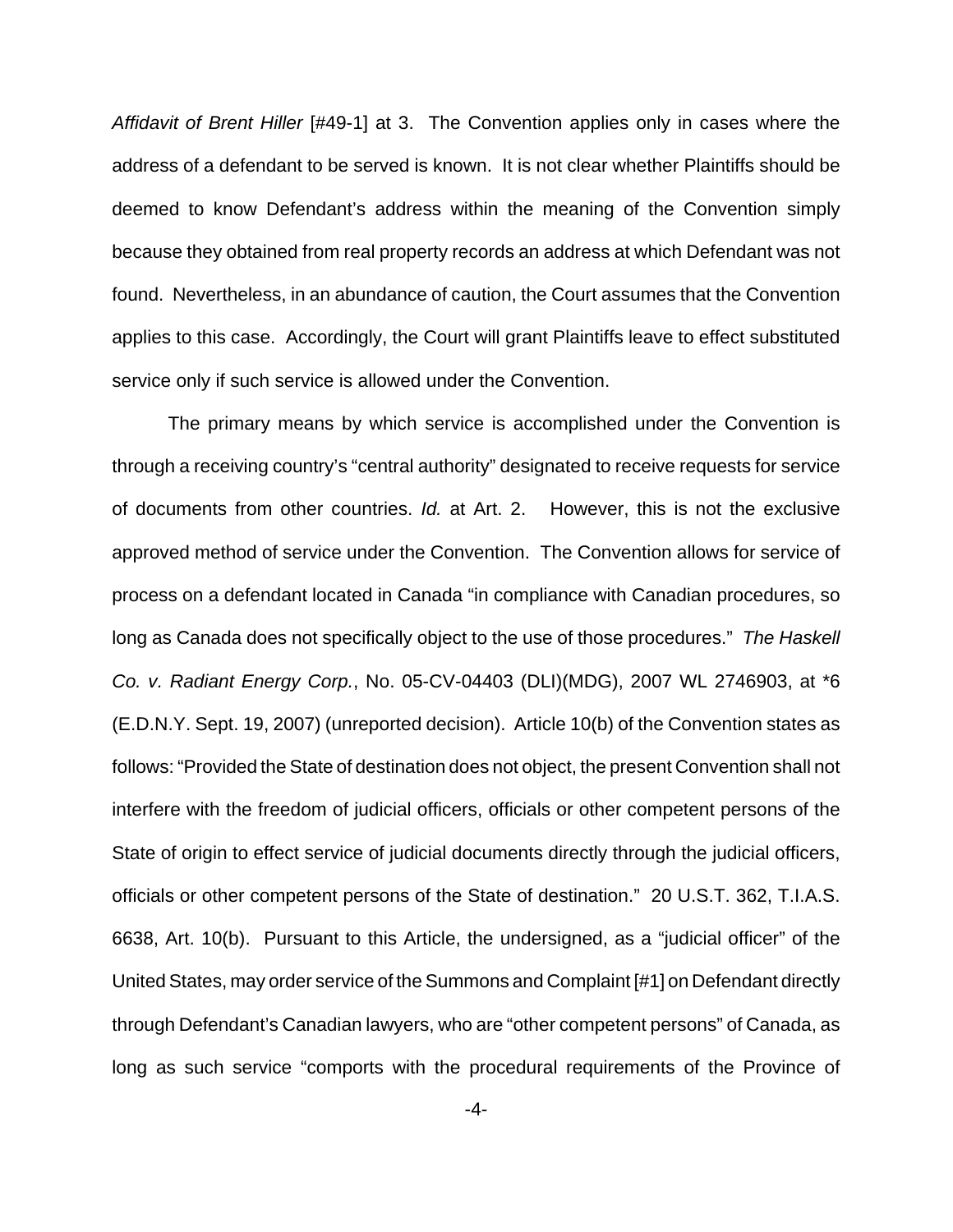Ontario." The Haskell Co., 2007 WL 2746903, at \*6; see also Jerge v. Potter, No. 990CV-0312E(F), 2000 WL 1160459, at \*1 (W.D.N.Y. Aug. 11, 2000) (unreported decision) ("To determine whether the destination country objects to a particular form of service, courts have looked to the service laws of that country to determine whether the employed method of service would be valid therein. The federal system of Canada requires examining the law of the Province of Ontario." (citations omitted)).

Rule 16.04(1) of the Rules of Civil Procedure for Ontario provides as follows: "Where it appears to the court that it is impractical for any reason to effect prompt service of an originating process or any other document required to be served personally or by an alternative to personal service under these rules, the court my make an order for substituted service or, where necessary in the interest of justice, dispense with service." Rules of Civil Procedure for Ontario, R.R.O. 1990, Reg. 194, r. 16.04(1); see also In re Greater Ministries Int'l, Inc., 282 B.R. 496, 500-01 (M.D. Fla. 2002). Ontario courts have explained when allowing substituted service under Rule 16.04(1) is appropriate:

The generally accepted test for substituted service is set out in [Chambers] v. Muslim (2007), 87 O.R. 3d 784 (Can. Ont. Master), para. 13]:

What is the test for substituted service under rule 16.04? The plaintiff must satisfy the court, on proper evidence, that the proposed method of substituted service will have some likelihood or a reasonable possibility of bringing the action to the attention of the defendant, otherwise the exercise of obtaining an order for substituted service is a charade. One must select the mode of services that is most likely to bring the document in question to the attention of the defendant. This could include publication in a newspaper in the defendant's locality. However, substituted service is not available if the whereabouts of the defendant are unknown. If the defendant will not learn of the action through substituted service it may be more appropriate to ask for an order dispensing with service altogether. Furthermore, before substituted service is ordered the plaintiff must show that all reasonable steps have been taken to locate the party and to personally serve him or her. What is reasonable will depend on the nature of the case, the relief claimed,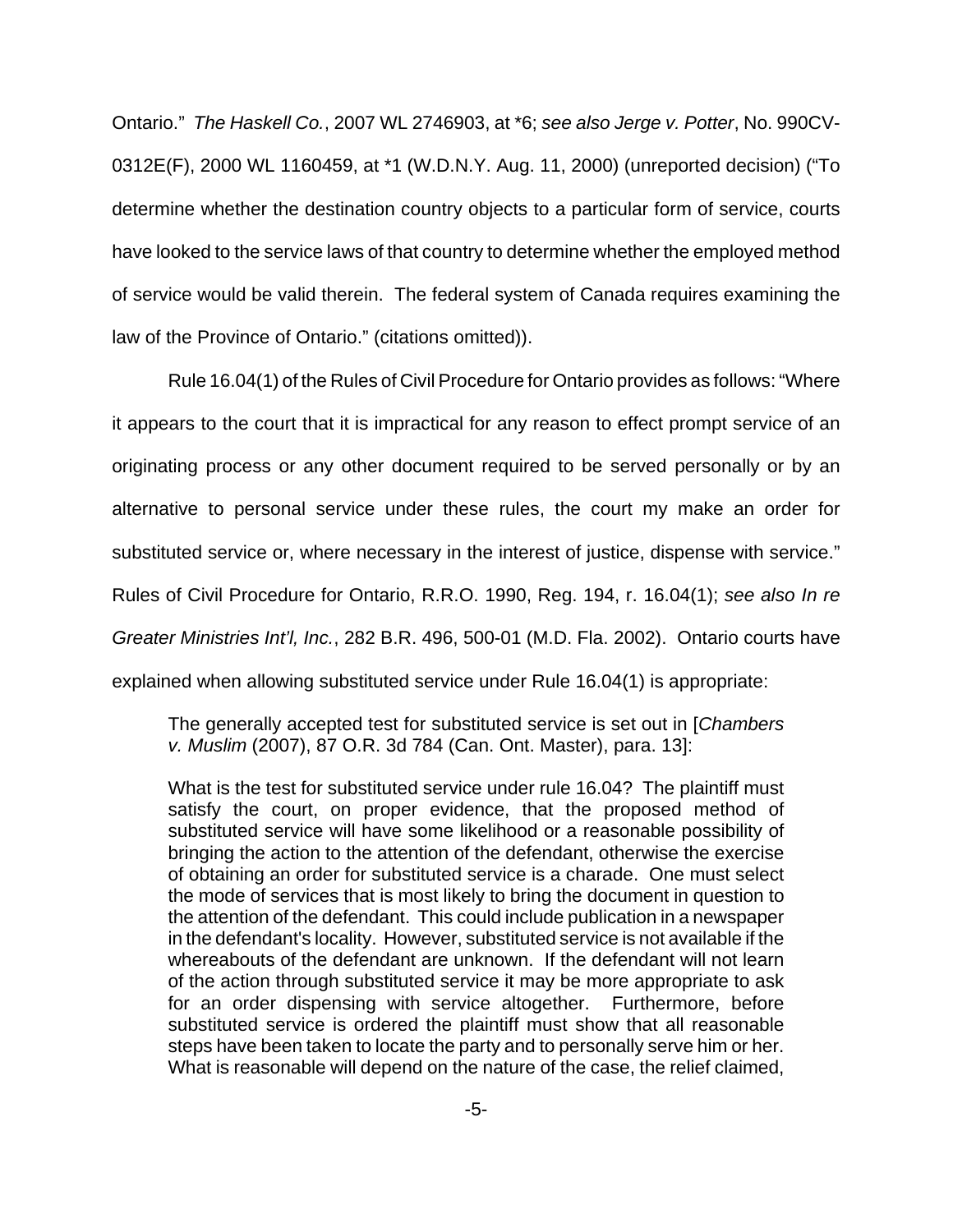the amount involved and all of the surrounding circumstances. Substituted service is not intended to spare the inconvenience or expense or difficulty of personal service if personal service can be effected.

Niemi v. W. Assurance Co., 2011 ONSC 958 (Can. Ont. Sup. Ct. J.), para. 9 (internal quotation marks omitted).

Applying Ontario law, the Court finds that (1) Plaintiffs in this case have taken reasonable steps and exercised due diligence in attempting to personally serve Defendant in accordance with Ontario law, and (2) Plaintiffs have demonstrated that serving the Summons and Complaint [#1] on Defendant's Canadian and American lawyers will "have some likelihood or a reasonable possibility of bringing the action to the attention of [Defendant]." Accordingly, the Court concludes that the substituted service requested in this case is permissible under Ontario law and therefore permissible under the Convention.

Because the requested substituted service is permissible under the Convention, the Court may order such service at its discretion. Malone, 2009 WL 2139857, at \*2 . Here, the Court finds "that [its] intervention will avoid further unduly burdensome or futile efforts at service." Id. Accordingly, there is good cause for allowing Plaintiffs to serve Defendant by personally serving the Summons and Complaint [#1] on her Canadian and American lawyers.

IT IS HEREBY **ORDERED** that the Motion [#49] is **GRANTED**.

IT IS FURTHER **ORDERED** that Plaintiffs shall effect service of the Summons and Complaint [#1] on Defendant Jennifer Hutchens by personally delivering copies of both documents **and a copy of this Order** to the Colorado offices of Lindquist & Vennum P.L.L.P. and the Toronto offices of Brauti Thorning Zibarras LLP **on or before July 15,**

-6-